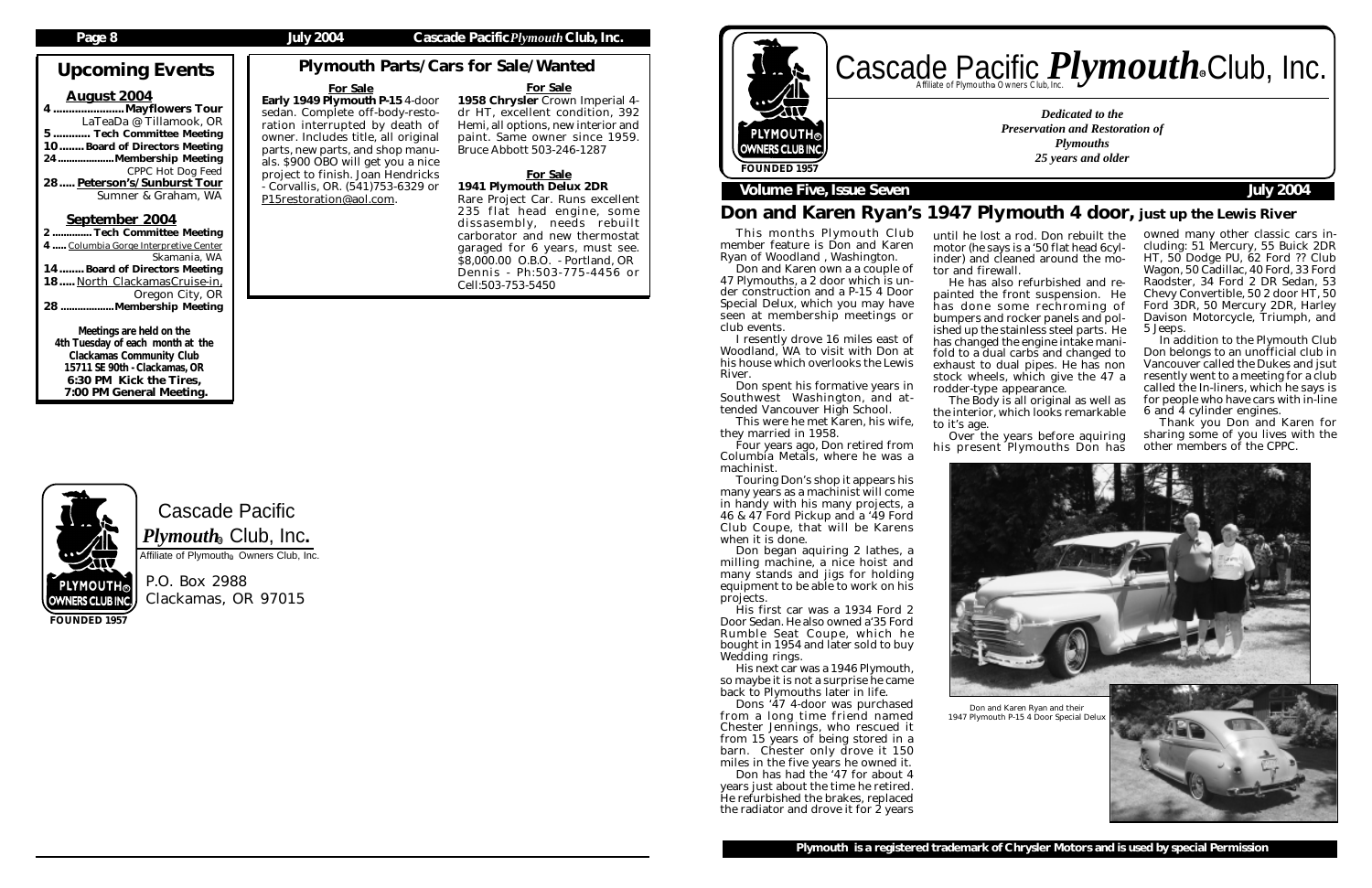| <b>President  Scott Farnsworth</b> |  |
|------------------------------------|--|
| PH:503-254-8300  Portland, OR      |  |
| Vice President  Dennis Rice        |  |
| PH:503-393-7231  Salem, OR         |  |
| Secretary  Vicki Williams          |  |
| PH:503-266-4287  Canby, OR         |  |
| Treasurer  Dolores Call            |  |
| PH:503-698-2301  Portland, OR      |  |
| Member at Large  Jeff Jolly        |  |
| PH:503-656-7779 Oregon City, OR    |  |
|                                    |  |

### Standing Committees

| <b>Activities  Jerry Klinger</b>      |               |  |  |  |
|---------------------------------------|---------------|--|--|--|
| PH:503-665-8330                       | Gresham, OR   |  |  |  |
| Co-Membership  Bill Call              |               |  |  |  |
| PH:503-698-2301                       | Clackamas, OR |  |  |  |
| Co-Membership  John Sweeney           |               |  |  |  |
| PH:503-281-5159 Portland, OR          |               |  |  |  |
| Newsletter  Mike Bade                 |               |  |  |  |
| PH:503-653-8102 Milwaukie, OR         |               |  |  |  |
| <b>Refreshments Dennis Mowery</b>     |               |  |  |  |
| PH:503-760-3184                       | Portland, OR  |  |  |  |
| <b>Co-Tech Advisor Jimmie Fox</b>     |               |  |  |  |
|                                       |               |  |  |  |
| PH:503-774-3441 Portland, OR          |               |  |  |  |
| <b>Co-Tech Advisor. Dave Williams</b> |               |  |  |  |
| PH:503-266-4287                       | Canby, OR     |  |  |  |
| <b>Publicity  Russ Ashley</b>         |               |  |  |  |
| PH:503-666-5913                       | Troutdale, OR |  |  |  |

email/mail articles to:

Mike Bade .......... mdscbade@msn.com P.O. Box 2988- Clackamas, OR 97015

### Membership:

Cascade Pacific Plymouth Club, Inc. Membership dues are \$20.00 per calendar year and must hold a current membership to the National Plymouth Club. Membership runs Jan. 1 thru Dec 31.

### Advertising Rates:

Advertising is free to current Cascade Pacific Plymouth Club Members. Advertising Rate for Non- members is: \$10.00 per newsletter. one column by one inch. Photos accompanying classified ads are \$10.00 per newsletter inch buy 1 column (Black and White Only Discount Rates: Available to long term advertisements. Advertisements should be kept to Plymouth related services.



# Officers 2004 CPPC June Regular Meeting Highlights

Plans are still being made for the Back to School car show in Oregon City on September 18<sup>th</sup>.

There were 51 in attendance at the June membership meeting. President Scott Farnsworth presided and Vicki Williams took the minutes.

For the member care report Scott reported that Vickie Shepherd had been hospitalized with an aneurysm. Tom is keeping the Club posted on her condition. Paul Taylor recently had surgery on his neck and is recuperating at his home in Arroyo Grande, California.

Scott circulated a draft of tour guidelines that the Board of Directors has been discussing and asked members for input prior to printing them up to be used on all tours.

The long distance award was won by Clifford Klemen who drove 110 miles from Springfield, Oregon.

Dolores Call reported that there was \$6,073.33 in the treasury as of the June meeting.

Bill Call reported for the Membership Committee that we were approaching 150 members and would reach that soon.

Mike Bade encouraged members to submit information about their cars so he could feature them in front page articles.

Jerry Klinger reviewed upcoming activities including the Sumner tour. He reminded members that you don't need an old car to attend the tour and encouraged ALL members to attend. Vicki Williams encouraged all members to attend hers and Dave's picnic on July  $17<sup>th</sup>$ . Cars can meet at 10:00am at Clackamette Park and Dave will lead them to their home southeast of Canby.

On Wednesday, July 7<sup>th</sup> the Mayflowers met at the Caswell Gallery in Troutdale for their monthly tour.

Jerry thanked Jim and Shirley Thorkildson and Joyce and Larry Catt for hosting the June picnic at the Thorkildson's Vancouver home.

 The Membership Committee will be organizing a hot dog feed for the August membership meeting in the parking lot of the clubhouse. The majority of the August meeting will be tire kicking and eating!

Mick DeSantis reminded members about the car show at Chinook Winds Casino on September 25<sup>th</sup>. There is also a Beach Boys concert in conjunction with this and if members want tickets Mick can arrange for some.

June Birthdays Happy July birthdays to the following members: Cheryl Parker - ? Don Ryan – 2nd Allen Tiffany –  $24<sup>th</sup>$ Larry Davidson - 12<sup>th</sup> And any others who have not reported their birthdate!

Lorraine Griffey reported on the Mayflowers tour to the Heirloom Rose Gardens and Ferguson's Fragrant Flowers.

The evening's speaker was Ed Bruser from Ott's Friction Supply. He offered members a discount for any purchases at his business. Members need to use pricing code #102. This is even better than John Sweeney's senior discount!

Scott read a letter from the Clackamas Community Club asking if Club users were willing to donate some money to buy new chairs. Almost everyone sitting down raised their hand to approve the donation.

The board will discuss this at their next meeting. The raffles were won by Don Ryan, Dennis Markovich, John Sweeney, Gloria Barr (guest) and Jim Thorkildson.

*By Vicki Williams*





ber of CPPC, passed away on June  $23<sup>rd</sup>$  at the age of 77. The following is a reprint of an article that appeared in one of the Club's first newsletters:

### *Reprint of CPPC Article*

Almost all of us in the "old car" hobby had the opportunity to buy raffle tickets on items related to cars - or on cars themselves. You see sales people at fairs, malls, swap meets, and even in hobby publications like Hemmings Motor News. Have you ever known anyone who won a car? Well let us introduce you to Walter Prang, whose father won a new 1948 Plymouth in that year. It is an interesting story!

> Walter said the winning the car provided a real sense of freedom for his family! It permitted them to experience new areas of the State that they otherwise would not have seen.

> We thank Walter for sharing this story, and it sad to here of his passing away, before we could get to know him better.

Walter's father and his family lived in the Sellwood District of Portland, not far from St. Agatha Catholic Church. As a fund raising activity, the church raffled a total of 3 or 4 cars immediately before and following WWII. Walter's father won! The Plymouth had been moved around various locations where tickets could be sold, and Mr. Prang was notified that he was the winner and should come to Oaks Park

Lorraine Griffey, Vicki Williams, Mindy Benfield, Karen Ryan, Jerry and Ann Klinger and Les and Nancy Conner took the self guided tour of the foundry area of the Gallery.

Seeing all the steps involved in creating the beautiful and sometimes massive bronze pieces explained their high price tags. Some of the pieces in the gallery were worth over \$25,000!

Caswell bronzes can be seen all over including in Troutdale City Park and Spirit Mountain Casino.

From the gallery members walked the main street of Troutdale ducking in to various shops. Surprisingly, many of the buildings are currently vacant.

Walter Prange, an original mem-to get it. This was exciting news as the family had never owned a car. In fact, Walter's father, at age 56, had never driven and didn't know how. All travel for the family had been by public transportation or ride pool to work. So Walter went with his father and removed the car from the truck that transported it to the places where tickets were sold and drove it home.

Lunch was at Strombolis in Troutdale where the group was joined by Linda Farnsworth and her two grandsons. Linda hobbled over to the restaurant on crutches and had even driven for one of the first times since breaking her ankle.

Lookout Portland, Linda's back on the road again!

# Mayflowers Trip to Troutdale Gallery

After lunch some of the group headed to McMenamins Edgefield and toured the buildings and

grounds.

This is an amazing place that used to be the "poor farm" dating back to the 1920's. As in all their restorations the McMenamin brothers have created a spectacular restoration.

The walls of the hotel area are painted in whimsical paintings that even incorporate the necessary exit signs, sprinkler system and backup

lights into their themes.

Everywhere you look there are brightly painted characters. A tour of the gardens inspired some of the group to go back to Lorraine Griffey's and raid her garden of some over-

grown plants.

The next Mayflower tour will be on Wednesday, August 4th and will be to Tillamook for high tea at LaTeaDa tea house and a tour of the Tillamook Cheese Factory and a quilt shop inside an old schoolhouse.

The group will be carpooling from Linda Farnsworth's house. Contact Lorraine Griffey if you would like to sign up for this tour. *By Vicki Williams*

Walter had gone into the U.S. Navy toward the end of the war, and had driven Jeeps and weapons carriers while on duty. He was discharged in time to become the family chauffeur. He drove the '48 home and still has it. It's the only car he has ever owned,



and he still lives in the family home left to him upon his father's death.

The family home was built in 1906 and is still in style, with the recent interest in "Craftsman" architecture. Walter attended Benson High School while growing up in the home. It has a detached single garage, which is always used when the car is idle, since a window was shot our once when it was left on the curb. Walter retired from Hyster Sales after 45 years, his father had also worked there.

The sticker price for the Plymouth was \$1,875.00, and it was purchased by the church from Milwaukie Motors (long since defunct) in Milwaukie, Oregon.

Walter researched the car, from the serial number, and found it was assembled in Los Angeles in July 1948, near the end of that year's production run Total 1946-1948 production of all models was 1.2 million cars, according to Walter.

Now about the car! It's not pristine by any means, but remember it has been the sole family car for 52 years and has 335,000 miles on it! Walter credits Bruce Abbott (Classic Car Toons Auto Restoration) for it's long life. Bruce worked at the Chrysler garage where the '48 had been serviced regularly, and agreed to continue when the garage ceased business and he had set up his own shop.

Some of the relevant maintenance that has taken place:

-2 complete engine overhauls, separate valve grind and head resurface, transmission rebuild, brake rebuild (3 new drums), repaint 20 years ago, regular oil changes (30 weight non-detergent, Switch to radial tires about 5 years ago.

Walter says he drives 50-55 MPH, and averages about 15 mpg. The car has been used for shorter trips, the longest ones to the coast and the gorge areas. The car definitely qualifies as one owner, low mileage.

(Article appeared in CPPC newsletter November 2000 by Larry Catt)

# CPPC Member Walter Prang Passes Away

A special treat for the evening was courtesy of CPPC member Bill Call, brought his car hauler, fresh from the painters to the meeting.

Adorning the sides of the hauler were two murals, depicting World War II bombers and a portrait of Bill's 1942 Plymouth Sedan Military Staff Car.

Bill is embarking on a July "Road Trip" to the 32nd annual Iola Car Show and to the Walter P. Chrysler Car show in Omaha, Neb.

Walter Prang in his 1948 Plymouth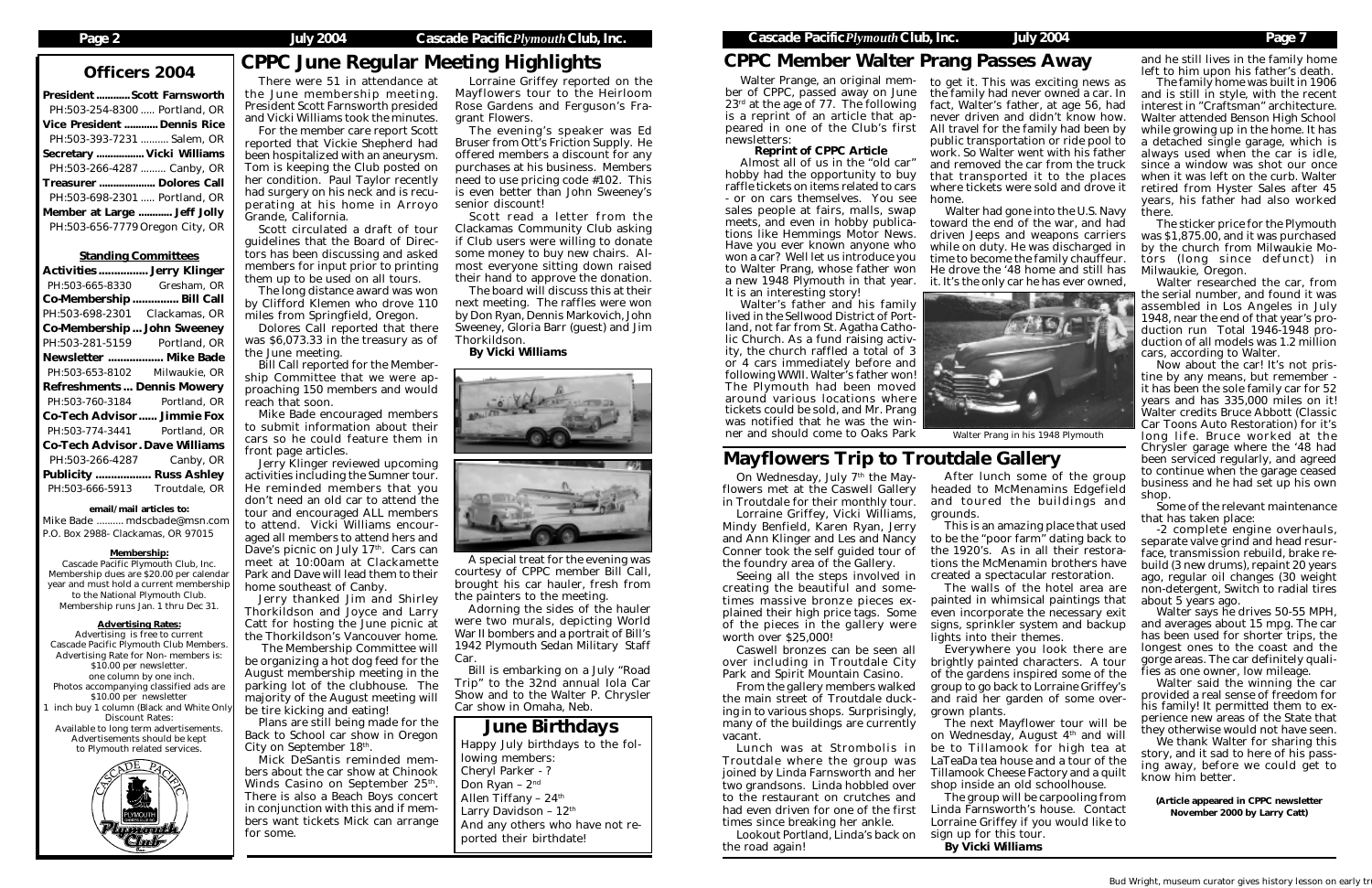### **Page 6 June 2004 Cascade Pacific***Plymouth***Club, Inc. Cascade Pacific***Plymouth***Club, Inc. June 2004 Page 3**

# The Steering Column, A message from the CPPC President

We had a good turnout for the June meeting with a good showing of Plymouths as well. I'm looking forward to the July and August meetings, as these seem to be the two months we populate the parking lot with members Plymouths. I hope to have my horn problem resolved and bring my P-7 in July. Each month we seem to have an excellent speaker and June was no exception. Ed Bruser from Ott's Friction Supply delivered lots of good information on clutch linings and brake shoe linings.

I'm looking forward to the July and August meetings. CPPC member Hank Baker will be speaking in July and a good old American hot dog feed at the August meeting. We're hoping to fill every parking spot in the lot with a Plymouth for the August meeting. We hope to draw some of you folks from the outlying areas to the August meeting for some hot dogs and Plymouth chat. Please look at your

We had a tour in June to another CPPC member's home for an afternoon of good food and conversation. Jim Thorkildson and Shirley were very generous to open their home and property to the club for a June 19<sup>th</sup> gathering. The weather was perfect, the hamburgers were terrific and the hospitality was great. We all had the opportunity to see all of Jim's car collection and his workshops. Thanks to Jim and Shirley for their hospitality and to Larry and Joyce Catt and Les and Nancy Conner for helping with the arrangements. Plans for the other summer activities are now in place. July  $17<sup>th</sup>$  is the picnic at Vicki and Dave Williams'. Plans are in place for the August tour to the Petersons in Sumner, WA and the cruise-in to North Clackamas Christian High School in September. There is more information in this newsletter regarding these two tours. We have responses from sev-

# Awesome Day for a Picnic with Nice Surprises, Vancouver WA

23rd meeting.

schedule and try to make the August eral of our northern members for the Sumner tour so get your reservations and meet some of CPPC you don't normally get to see. Watch the newsletter for a Silver Creek Falls tour in October.

On a beautiful sunny June  $18<sup>th</sup>$  it seems while driving to Laughlin, Nevada to get married and visit family. They stopped for a potty break in Tonopah, Nevada which is over 300 miles from Laughlin and literally in the middle of nowhere.

> Needless to say the family members were a little disappointed when Jim and Shirley arrived as Mr. and Mrs. Thorkildson.

Please consider running for an office next year or making suggestions to the current officers of people you feel might be good at guiding our club. We are always looking for new faces, talent and ideas. A nominating committee will be selected in August and they will be actively searching for candidates for next year.

As I have stated in the past, each of you can feel free to contact me with suggestions for improvement, input on club activities and operation of the club and I encourage you to do so.

Scott Farnsworth 503-254-8300 sfarnsworth@ltk.com

well over 30 CPPC members met at Jim and Shirley Thorkildson's in Vancouver, Washington for a backyard picnic.

Some members met at the Airport Road Home Depot and were escorted by Les Conner to the Thorkildson's. Jim and Shirley have a beautiful park-like setting perfect for showing off classic cars. Jim's own collection of cars of all brands was proudly displayed on the front lawn.

Shirley graciously gave the ladies a tour of her home and showed off several beautiful quilts she has either made or acquired.



Shirley also delighted us in her story of her April 2003 marriage to Jim. Jim and Shirley, both widowed, reconnected after dating in high school. We should probably refer to them as the "Tonopah Twosome". As

As the saying goes "one thing led to another" and Jim and Shirley were standing in the newly restored Tonopah courthouse being pronounced man and wife!

This was a potty break to remember. Shirley had taken a beautiful outfit along for the Laughlin wedding but ended up married in her jeans.

Jim and Shirley make a great couple and hosted a wonderful relaxing picnic with delicious burgers and dogs to complement all the wonderful dishes brought along by club members.

On hand to help with the festivities cooking and organizing were members of Jim and Shirley's.

Jim wanted to mention the CPPC members Larry & Joyce Catt and Les & Nancy Conner were instrumental in helping with the picnic. *By Vicki Williams*

The guest speaker for the May membership meeting was Dan Trappy, one of the owners of Clackamas Auto Parts, on downtown Oregon City, OR.

The business was started in 1934 by his grandfather and his father. The business is 70 years old, with a full machine shop. They specialize in vintage cars; ignition, engine and some brake parts that you may find hard to find.

Dan says they can blast bead parts up to rear end size.

Their catalogues will help you find parts for brakes into the 1930's, ignition needs.

If you need paint for your car they can mix acrylic enamel, color I.D. system.

Dan has setup a Cash Account for CPPC members using the Acct. #2685 which is a 5% to  $20%$  discount just like dealer prices.

Clackamas Auto Parts is located in Downtown Oregon City, 2 blocks north of the Oregon City Courthouse, 1009 Main Street.

 Call or drop in and ask for Dan, Art or Lynn for your Plymouth parts needs.

# May and June Membership Meeting Guest Speakers

The guest speaker for the June membership meeting was Ed Bruser, co-owner and Sr. VP of Otts Friction Supply.

Otts is one of the larger brake supply houses in the northwest, with 8 full time people. They specialize in hard to find parts, Banding and riveting most anything w/ non as-

bestos friction materials.

Clients include, Hyster Corp., military contracts, including submarines, cruise ships, up to 12 ft diameter brake bands. Also they are distributors for heavy duty brake drums, they can also turn and shim

drums.

There custom binding department relines them for you for about \$9.79 a shoe. They can help with speciality clutches, they have 5 choices of linings, They have a pressure plate department, Cushman

clutch covers.

They can grind and resurface flywheels. They can use carbonic of ceramic materials which are less susceptible or impervious to oil.

Ed says you need to take off the asbestos before bringing them in to

get fixed.

Ed passed out business cards out at the meeting, with the Number 102 on them, which is a special pricing, the best pricing they offer for CPPC members. If you were at the meeting you might call Ed and ask if you can use the discount number.

Otts is located by the Columbia Slew off I-5 in North Portland.



CPPC President Scott Farnsworth and June Guest Speaker Ed Buser, from Otts Friction Supply



Jim Thorkildson's 1922 Model-T





Jim Thorkildson's 1990 Cadillac STS & 1967 Cadillac Eldorado Show Car



Jim Thorkildson's 1981 Mercedes Auto Bond & 1947 Plymouth 4 Door Sedan



Jim Thorkildson's 1968 Mustang Fastback & 1957 Ford Fairlane 500



1931 Chrysler Short Couple Sedan & 1931 Chrlysler Dual Cowl Phaeton owned by Ken & Suzanne Guthries of Cougar, WA



CPPC Members and other guests of Jim & Shirley thorkildson's enjoy good wheather and fun company